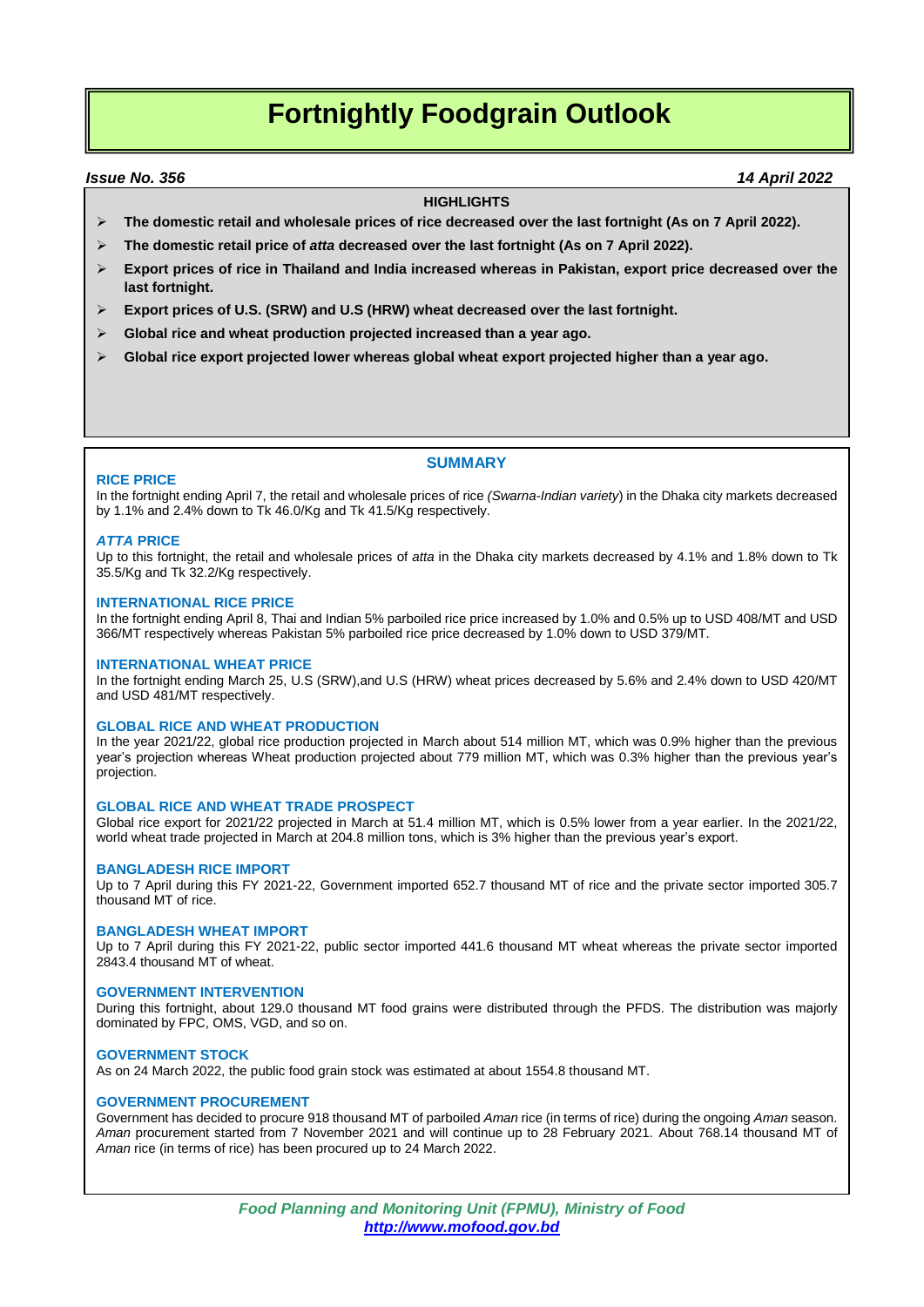Wholesale Retail

**1.89522** 

ഹ

10-February

10-Dec21

# **1. Domestic price: coarse rice and** *atta*

#### **Figure 1: Change in prices of Coarse Rice (Dhaka) Figure 2: Change in prices of** *Atta* **(Dhaka)**



*Source: Department of Agricultural Marketing (DAM), MIS&M (DG Food). Source: Department of Agricultural Marketing (DAM), MIS&M (DG Food).*

#### **Table 1: Rice and** *Atta* **price changes (Dhaka city)**

|           |             | change in %            |        |                 |        |                |        |  |
|-----------|-------------|------------------------|--------|-----------------|--------|----------------|--------|--|
|           |             | over last<br>fortnight |        | over last month |        | over last year |        |  |
|           | <b>RICE</b> |                        |        |                 |        |                |        |  |
| retail    | 46.00       |                        | -1.1   |                 | -1.1   |                | $-1.3$ |  |
| wholesale | 41.50       |                        | $-2.4$ |                 | $-2.4$ |                | 2.0    |  |
|           | <b>ATTA</b> |                        |        |                 |        |                |        |  |
| retail    | 35.50       |                        | $-4.1$ |                 | $-1.4$ |                | 22.4   |  |
| wholesale | 32.20       |                        | $-1.8$ |                 | $-0.9$ |                | 25.9   |  |

*Source: DAM; Arrows indicate the direction of price change: red if a more than a 5% annual or 1% monthly/fortnightly rise, green if more than a 5% annual or a 1%monthly/fortnightly Decrease; yellow otherwise, the yearly change is calculated fortnight to fortnight.*

#### *ATTA*

Up to this fortnight, the retail and wholesale prices of *atta* in the Dhaka city markets decreased by 4.1% and 1.8% down to Tk 35.5/Kg and Tk 32.2/Kg respectively. Over the last month, both the retail and wholesale prices of *atta* in the Dhaka city markets decreased by 1.4% and 0.9% respectively. The point-to-point retail and wholesale prices were 22.4% and 25.9% higher respectively comparing to the corresponding period of the last year.

**RICE**

B-Rot-21

Taka per kg

# **2. International price**

**Figure 3: Rice wholesale price in Dhaka and Kolkata Figure 4: Wheat wholesale price in Dhaka and and FOB Prices in relevant international markets FOB Prices in relevant international markets** 



corresponding period of the last year.

1-33x21 **Pollution** 

During this fortnight, the retail and wholesale prices of rice *(Swarna-Indian variety*) in the Dhaka city markets decreased by 1.1% and 2.4% down to Tk 46.0/Kg and Tk 41.5/Kg respectively. Over the last month, the retail and wholesale prices of rice in the Dhaka city markets also decreased by 1.1% and 2.4% respectively. The point-to-point retail price was 1.3% lower whereas the wholesale price was 2.0% higher respectively than that of the

21-00-22 **18-Nov-21-21** 



*Source: For average weekly FOB prices: USDA, FAO, Jackson Sons& Co. (London) Lid and Agrimarket Weekly. For average wholesale prices: Department of Agriculture Marketing, Govt. of Bangladesh and Department of Consumer Affairs, Government of India*

#### **RICE**

In the fortnight ending April 8, Thai and Indian 5% parboiled rice price increased by 1.0% and 0.5% up to USD 408/MT and USD 366/MT respectively whereas Pakistan 5% parboiled rice price decreased by 1.0% down to USD 379/MT. Over the same period, West Bengal parboiled rice price increased by 4.4% up to USD 342/MT whereas the Dhaka city wholesale price of rice decreased by 0.7% down to USD 490/MT.

#### **WHEAT**

In the fortnight ending April 8, U.S (SRW),and U.S (HRW) wheat prices decreased by 5.6% and 2.4% down to USD 420/MT and USD 481/MT respectively. Due to Russia and Ukraine conflict, no price data indicator was available.

Note: DAM has not been updating the price of wheat of the Dhaka city markets since September 2020.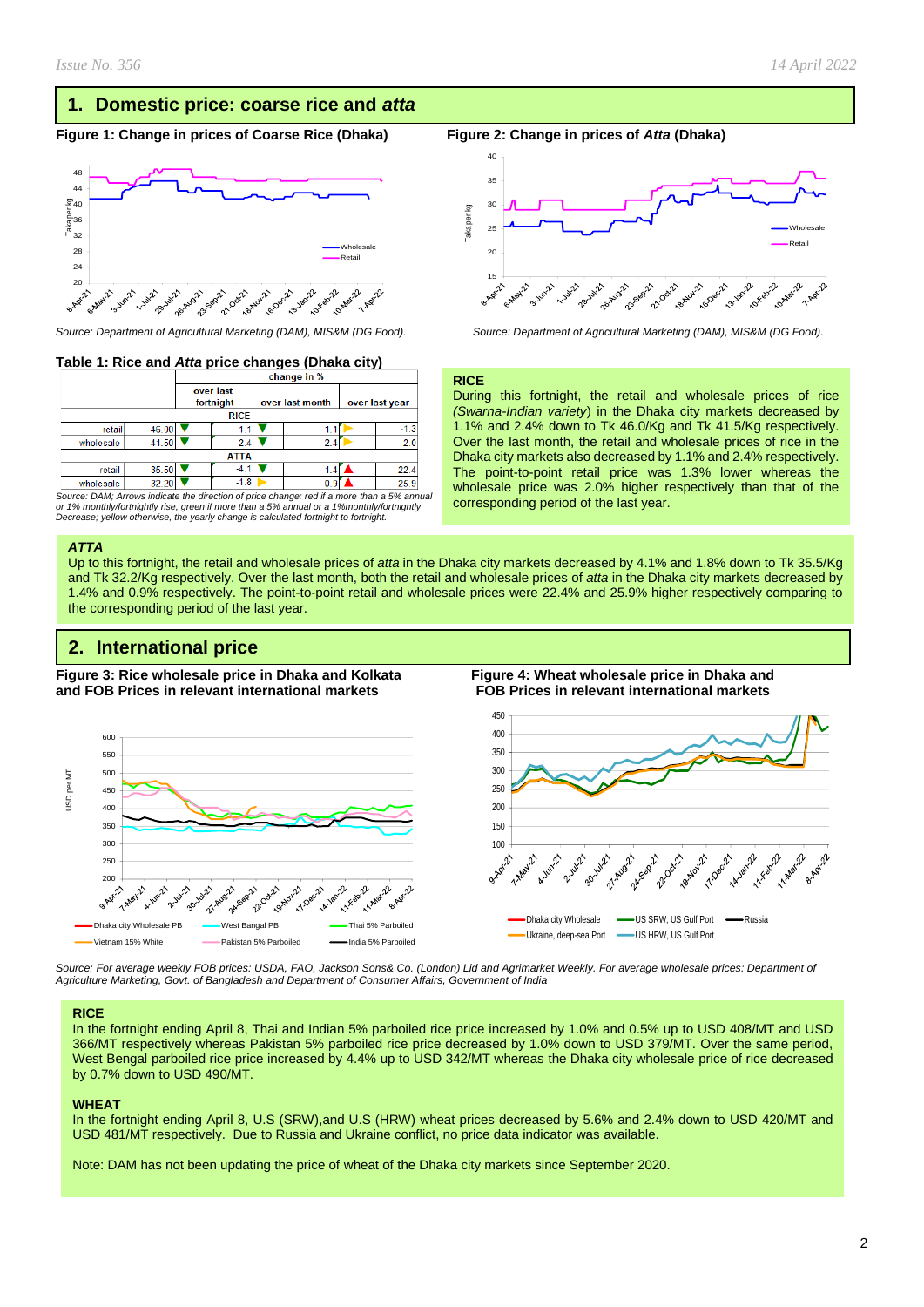#### **Table 2: Chicago Board of Trade SRW Futures (USD/MT)**

| change                                              | <b>MAY (K22)</b> | <b>JUL (N22)</b> | <b>SEP (U22)</b> | <b>DEC (Z22)</b> | <b>MAR (H23)</b> |  |  |  |
|-----------------------------------------------------|------------------|------------------|------------------|------------------|------------------|--|--|--|
| 1-Apr                                               | 362              | 362              | 358              | 354              | 348              |  |  |  |
| 8-Apr                                               | 386              | 389              | 388              | 387              | 383              |  |  |  |
| change                                              | 6.8%             | 7.5%             | 8.4%             | 9.1%             | 10.0%            |  |  |  |
| Table 3: Kansas Board of Trade HRW Futures (USD/MT) |                  |                  |                  |                  |                  |  |  |  |
|                                                     |                  |                  |                  |                  |                  |  |  |  |
| change                                              | <b>MAY (K22)</b> | <b>JUL (N22)</b> | <b>SEP (U22)</b> | <b>DEC (Z22)</b> | <b>MAR (H23)</b> |  |  |  |
| 1-Apr                                               | 372              | 372              | 372              | 372              | 369              |  |  |  |
| 8-Apr                                               | 407              | 408              | 408              | 407              | 405              |  |  |  |

*Source: U.S. Wheat Associates Weekly Price Report, Conversion rates: 1USD/bu = 36.743 USD/MT*

# **3. Global production and stock**

#### **Table 4: Rice world production and stock (million MT)**

| <b>RICE</b>   | 2019/20 | 2020/21 | 2021/22<br>forecast | change 2021/22<br>over 2020/21 |
|---------------|---------|---------|---------------------|--------------------------------|
| Production    | 499     | 510     | 514                 | 0.9%                           |
| Ending stocks | 182     | 188     | 191                 | $1.6\%$                        |

 *Source:* **USDA (Grain: World Markets and Trade, March 2022)**

#### **RICE**

Global rice production in March 2021/22 projected about 514 million MT, which was 0.9% higher than the previous year's projection. Global production predicted higher due to larger crops in India and Thailand more than offset a decrease in Brazil. Ending stocks in March 2021/22 projected about 191 million MT, which was 1.6% higher than the previous year (USDA, March 2022).

# **4. Global trade**

#### **Table 6: Main rice annual exporters (million MT milled)**

|                    | 2019/20 | 2020/21 | 2019/20-<br>2020/21<br>change | 2021/22<br>projected | 2020/21-<br>2021/22<br>change |
|--------------------|---------|---------|-------------------------------|----------------------|-------------------------------|
| Thailand           | 5.71    | 6.06    | 6%                            | 6.60                 | 9%                            |
| Vietnam            | 6.17    | 6.27    | 2%                            | 6.50                 | 4%                            |
| <b>USA</b>         | 2.86    | 2.92    | 2%                            | 2.78                 | $-5%$                         |
| Pakistan           | 3.93    | 3.93    | 0%                            | 4.15                 | 6%                            |
| India              | 14.58   | 21.19   | 45%                           | 20.50                | $-3%$                         |
| <b>Others</b>      | 12.03   | 11.26   | $-6%$                         | 10.87                | $-3%$                         |
| <b>World total</b> | 45.27   | 51.63   | 14%                           | 51.40                | $-0.5%$                       |

#### **Table 7: Main wheat annual exporters (million MT)**

|                    | 2019/20 | 2020/21             | 2019/20-<br>2020/21<br>change | 2021/22<br>projected | 2020/21-<br>2021/22<br>change |
|--------------------|---------|---------------------|-------------------------------|----------------------|-------------------------------|
| <b>USA</b>         | 26.39   | 26.70               | $1\%$                         | 22.00                | $-18%$                        |
| European Union     | 39.79   | 29.74               | $-25%$                        | 37.50                | 26%                           |
| Canada             | 22.99   | 27.72               | 21%                           | 15.50                | $-44%$                        |
| Australia          | 10.12   | 19.72               | 95%                           | 27.00                | 37%                           |
| Ukraine            | 21.02   | 16.85               | $-20%$                        | 20.00                | 19%<br>▁                      |
| Russia             | 34.49   | $39.10$ $\triangle$ | 13%                           | 32.00                | $-18%$                        |
| Others             | 39.62   | 38.91               | $-2%$                         | 50.84                | 31%                           |
| <b>World total</b> | 194.41  | 198.74              | 2%                            | 204.84               | 3%                            |

*Source:* USDA (Grain: World Markets and Trade, March 2022) *rice and wheat; arrows indicate The Direction of export quantities Change: red if more than 10% change from previous year,* yellow more than 5% and green lessthan5% change. For rice, 2019/20 is calendar year 2020,<br>2020/21 is calendar year 2021, 2021/22 is calendar year 2022 and so on.

All Wheat futures prices were up this week. CBOT SRW wheat futures price this week gained \$24/MT from last week's prices to end at \$386/MT. Similarly, KCBT hard red winter (HRW) futures also gained \$35/MT from last week's prices to close at \$407/MT (Wheat Associates, April 2022) (Table-2 & 3).

#### **WHEAT**

Global wheat production in March 2021/22 projected about 779 million MT, which was 0.3% higher than the previous year's forecast. Global production is up this month primarily on a larger crop projection for Australia. Ending stocks in March 2021/22 projected about 282 million MT, which was 3.0% lower than the previous year (USDA, March 2022).

#### **Table 5: Wheat world production and stock (millionMT)**

| Wheat                | 2019/20 | 2020/21 | 2021/22<br>forecast | change 2021/22<br>over 2020/21 |
|----------------------|---------|---------|---------------------|--------------------------------|
| Production           | 762     | 776     | 779                 | 0.3%                           |
| <b>Ending stocks</b> | 297     | 290     | 282                 | $-3.0%$                        |

*Source:* **USDA (Grain: World Markets and Trade March 2022)**

#### **RICE**

- Global rice export for 2021/22 projected in March at 51.40 million MT, which is 0.5% lower than the forecast of a year earlier (USDA, March 2021).
- Global rice trade in the calendar year 2022 is projected up overall from the previous forecast but down from the yearearlier record.
- Global trade is up this month due to a larger exports in India and Thailand as well as a higher imports in Malaysia.

#### **WHEAT**

- In the 2021/22, world wheat trade projected in March at about 204.8 million tons, which is 3% higher than the previous year's export (USDA, March 2022).
- As, Russia and Ukraine accounted for 28% of global wheat exports, due to the conflict between the countries, global prices rose. Exports for the Black Sea region are anticipated to be acutely impeded, as Ukraine's ports have remained closed since the last week of February. With substantial disruptions to trade in this region, part of the global demand will be picked up by India and Australia, which have ample tradable supplies and are competitively priced. (USDA, March 2022).

With global exports down this month, major wheat importers will have to ration demand if they are unable to find alternative suppliers or are willing to pay the higher prices. As major importers, Egypt and Turkey have lowered their import revisions. An offsetting part of these revisions is an increase in imports for Belarus and Kazakhstan as they are a part of the Eurasian Economic Union (EAEU) that is excluded from the Russian wheat export quota and can receive imports by rail (USDA, March 2022).